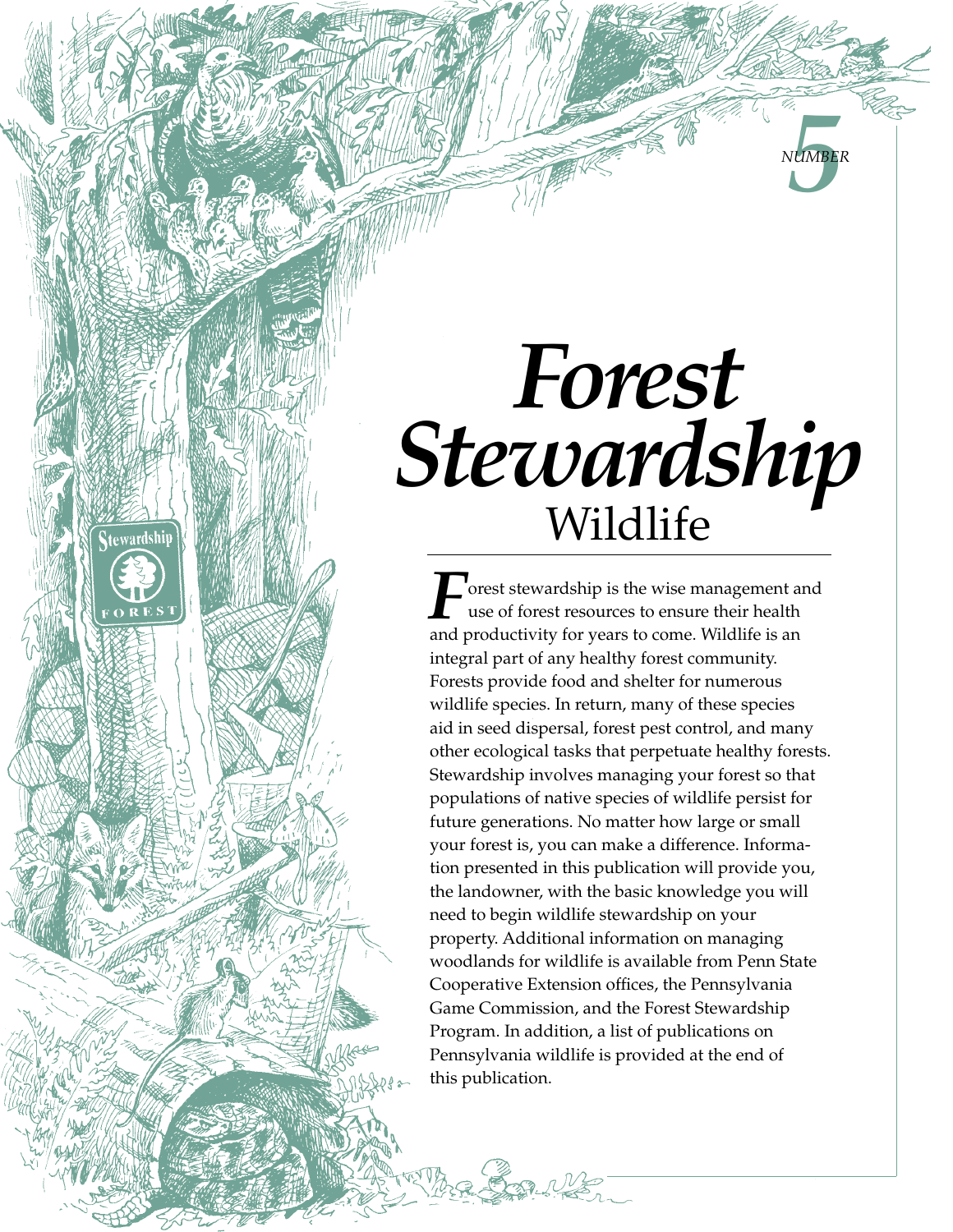## *Contents*

Benefits of Wildlife 3

Habitat Requirements Provided by the Forest 5

- Food 5
- Cover 5
- Space 6
- Water 7

Forest Succession and Wildlife 8 Vertical and Structural Diversity 8

Management Objectives and Stewardship Plans 10 Species of Special Concern 10 Featured Species 11 Groups or Guilds 12 Species Richness 12 Enhancing Wildlife Food and Cover 13 Increasing Human/Wildlife Interactions 14 Incorporating Wildlife into Timber Harvesting Plans 14

Cost Sharing for Habitat Enhancement 15

Summary 15

Additional Reading Pennsylvania Wildlife 15 Forests and Wildlife 15

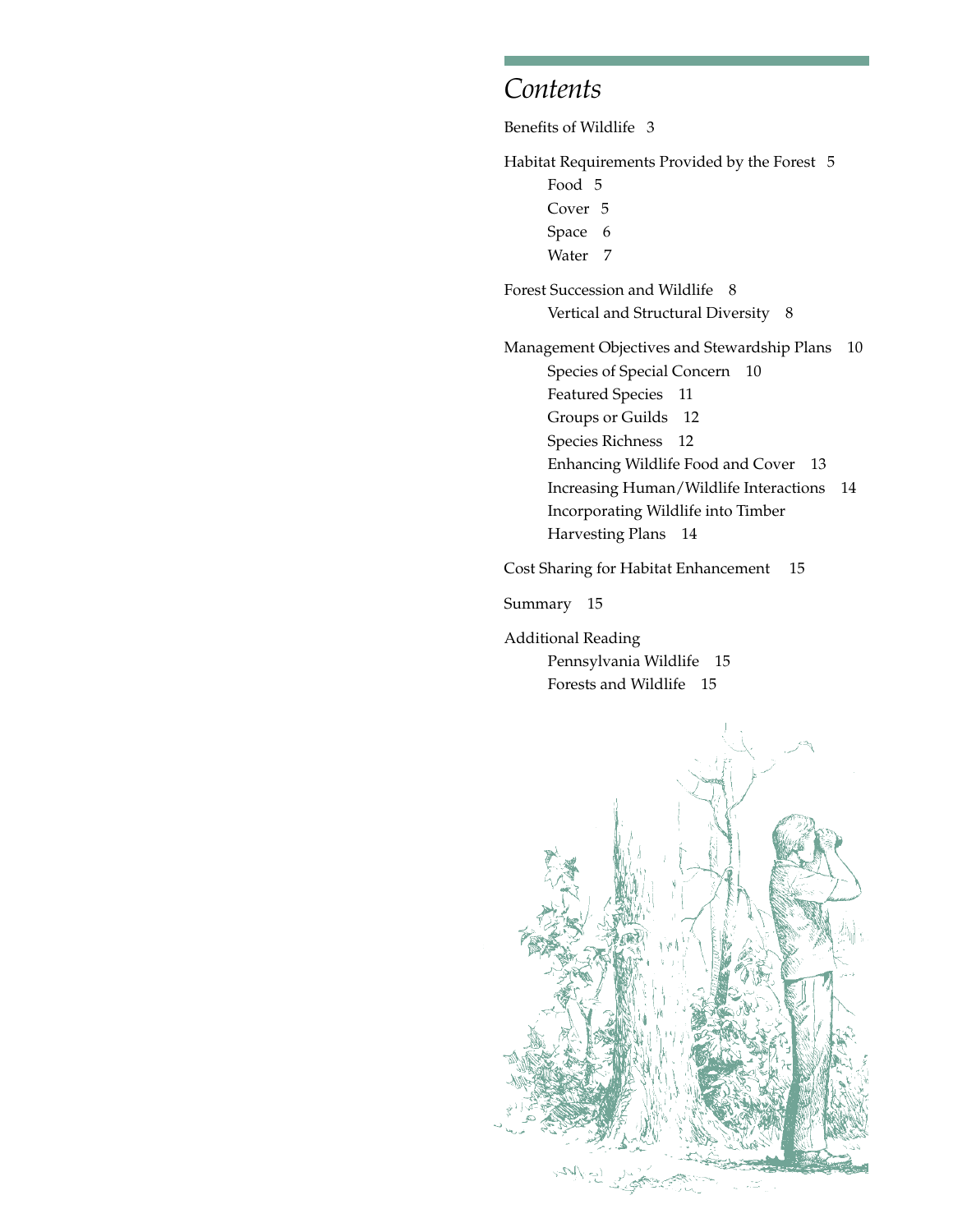## *Benefits of Wildlife*

As a forest manager, the landowner plays an important role in ensuring that present and future generations can enjoy the many benefits of wildlife. In Pennsylvania, more than 60 percent of all adults participate in some form of recreation related to wildlife. Watching a scarlet tanager alight on a branch, identifying ten species of warblers on your own forest tract, or pursuing a white-tailed deer on a cold November day are all recreational activities associated with wildlife. A major benefit gained from owning forestland is being able to hunt wildlife on your own property. Forest landowners also can enjoy the beauty of wildlife. Listening to a wood thrush sing, admiring a monarch butterfly perched on a milkweed, or watching a red fox dash across a forest clearing can be inspirational and provide a soothing break from an otherwise hectic day.

Although most landowners are aware of the recreational and aesthetic benefits of wildlife, few realize the ecological services provided by the variety of wildlife inhabiting our forests or the multiple benefits associated with these services. Each species performs a specific function in the ecosystem that directly benefits other living organisms, including people. For example, squirrels bury acorns for food but fail to retrieve many of them. Acorns that are not uncovered become a new generation of oak trees. In this way, squirrels help provide for continual forest growth. Many other birds and small mammals distribute seeds throughout the landscape. Blue jays are particularly important in long-distance dispersal of seeds, such as acorns and beechnuts. Jays collect these seeds and carry them to distant sites where they bury them in soft ground or under grass and fallen leaves. In a study of blue jays in Virginia, 50 blue jays transported 150,000 acorns in one month. Some of these were retrieved and consumed by the jays later that year, but many were left to regenerate the forest.





Another ecological function of wildlife is insect control. Bats are insectivorous, feeding on small flying insects, such as mosquitoes, moths, and beetles. A bat may consume as much as one-half its body weight in insects every night, thereby helping control insects harmful to both forests and humans. Birds also consume insects that in large numbers would be harmful to trees. Earthworms and rodents turn over the soil and recycle nutrients. These are just a few examples of the many ecological functions performed by wildlife.

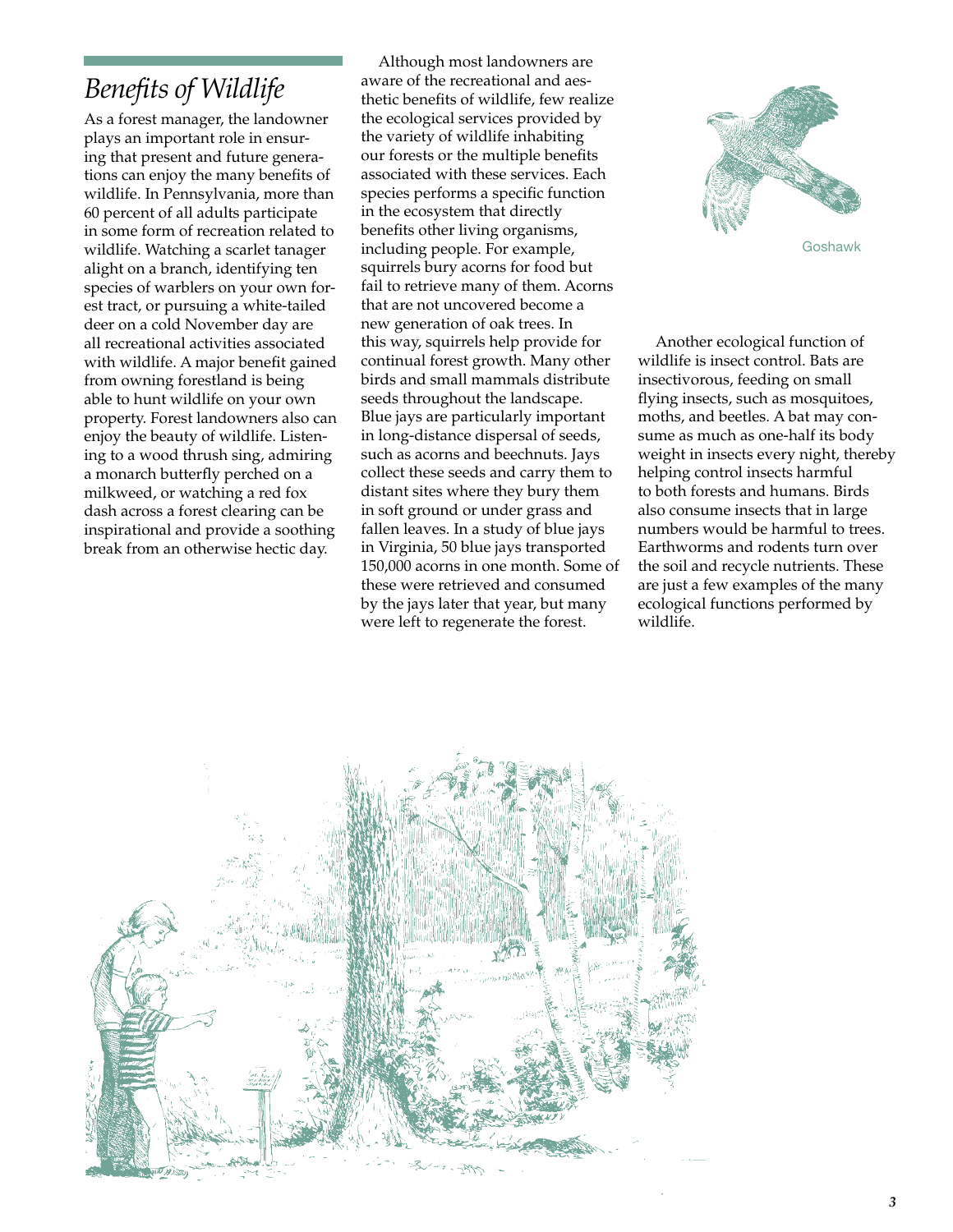| <b>WILDLIFE FOOD PLANTS</b> |  |
|-----------------------------|--|
|                             |  |

₩ W  $\Psi\Psi$ 

 $\Psi\Psi$ 

 $\mathcal{L}$ 

W

₩

 $\underline{\Psi}\Psi$ 

全奏 ●

¥ 17 一个人

> 业 ₩

> > **WV**

 $W$ 

 $\epsilon$ 

L

V

 $\left($ 

W W L

|  | <b>PLANT SPECIES</b> | WILDLIFE SPECIES USING PLANT FOR FOOD                                                                                   | NO. OF SPECIES<br><b>USING PLANT</b> | <b>SEASONS</b><br>AVAILABLE <sup>1</sup> |
|--|----------------------|-------------------------------------------------------------------------------------------------------------------------|--------------------------------------|------------------------------------------|
|  | Blackberry           | brown thrasher, chipmunk, gray catbird, rabbit,<br>ring-necked pheasant, robin, white-tailed deer                       | 56                                   | S, F                                     |
|  | Cherry               | black bear, cedar waxwing, raccoon, red squirrel, rose-<br>breasted grosbeak, ruffed grouse, white-footed mouse         | 56                                   | S, F                                     |
|  | Grape                | black bear, cardinal, fox sparrow, gray fox,<br>mockingbird, ruffed grouse, wild turkey                                 | 53                                   | S, F, W                                  |
|  | Ragweed              | dark-eyed junco, goldfinch, horned lark, mourning<br>dove, red-winged blackbird, sparrows                               | 49                                   | F, W                                     |
|  | Dogwood              | bluebird, cardinal, cedar waxwing, rabbit, ruffed<br>grouse, wild turkey, wood thrush                                   | 47                                   | S, F, W                                  |
|  | Oak                  | black bear, blue jay, raccoon, ruffed grouse,<br>white-tailed deer, wild turkey, wood duck                              | 43                                   | Sp, F, W                                 |
|  | Sedge                | horned lark, ruffed grouse, sparrows, wild turkey                                                                       | 43                                   | Sp, S                                    |
|  | <b>Bristlegrass</b>  | bobolink, cardinal, mourning dove, ring-necked<br>pheasant, red-winged blackbird                                        | 40                                   | S, F, W                                  |
|  | Serviceberry         | beaver, bluebird, cardinal, cedar waxwing, gray catbird,<br>red squirrel, scarlet tanager, veery, white-tailed deer     | 39                                   | Sp, S                                    |
|  | Blueberry            | black bear, gray catbird, rabbit, rufous-sided towhee,<br>skunk, white-footed mouse, white-tailed deer                  | 37                                   | S, F                                     |
|  | Elderberry           | bluebird, brown thrasher, cardinal, indigo bunting,<br>rabbit, rose-breasted grosbeak                                   | 36                                   | S                                        |
|  | Pine                 | beaver, black-capped chickadee, brown creeper,<br>gray squirrel, mourning dove, porcupine, nuthatches                   | 33                                   | W                                        |
|  | Panic grass          | dark-eyed junco, sparrows, red-winged blackbird,<br>wild turkey                                                         | 32                                   | F                                        |
|  | Beech                | black bear, blue jay, chipmunk, porcupine, ruffed grouse,<br>squirrels, tufted titmouse, white-tailed deer, wild turkey | 31                                   | Sp, F, W                                 |
|  | Poison ivy           | black-capped chickadee, gray catbird, downy woodpecker,<br>flicker, hairy woodpecker, hermit thrush, wild turkey        | 28                                   | F, W                                     |
|  | Sumac                | bluebird, cardinal, black-capped chickadee, hermit<br>thrush, rabbit, robin                                             | 28                                   | F, W                                     |
|  | Maple                | beaver, chipmunk, porcupine, rose-breasted grosbeak,<br>squirrels, white-tailed deer                                    | 27                                   | Sp, S, F                                 |
|  | Pokeweed             | bluebird, cedar waxwing, gray catbird, gray fox,<br>mourning dove, raccoon, red fox                                     | 25                                   | F                                        |
|  | Greenbriar           | gray catbird, hermit thrush, mockingbird, raccoon,<br>ruffed grouse                                                     | 23                                   | F, W                                     |
|  | <b>Birch</b>         | black-capped chickadee, beaver, porcupine, rabbit,<br>ruffed grouse                                                     | 22                                   | Sp, S                                    |
|  | Virginia<br>creeper  | bluebird, great-crested flycatcher, pileated woodpecker,<br>red-eyed vireo                                              | 22                                   | F, W                                     |
|  | Hickory              | chipmunk, red-bellied woodpecker, rose-breasted<br>grosbeak, squirrels, wood duck                                       | 19                                   | Sp, S, F, W                              |
|  | Aspen                | beaver, porcupine, ruffed grouse, white-tailed deer                                                                     | 17                                   | Sp, S, F, W                              |
|  | Hawthorn             | fox sparrow, gray fox, raccoon, ruffed grouse                                                                           | 15                                   | S, F                                     |
|  | Hemlock              | black-capped chickadee, porcupine, red squirrel,<br>ruffed grouse, white-footed mouse                                   | 13                                   | F, W                                     |
|  | Alder                | beaver, goldfinch, ruffed grouse                                                                                        | 11                                   | Sp, S, F, W                              |

source: Compiled from Martin, A.C. et al. 1951. *American Wildlife and Plants, A Guide to Wildlife Food Habits*. Dover Publications, Inc.

 ${}^{1}$ Sp = spring, S = summer, F = fall, W = winter.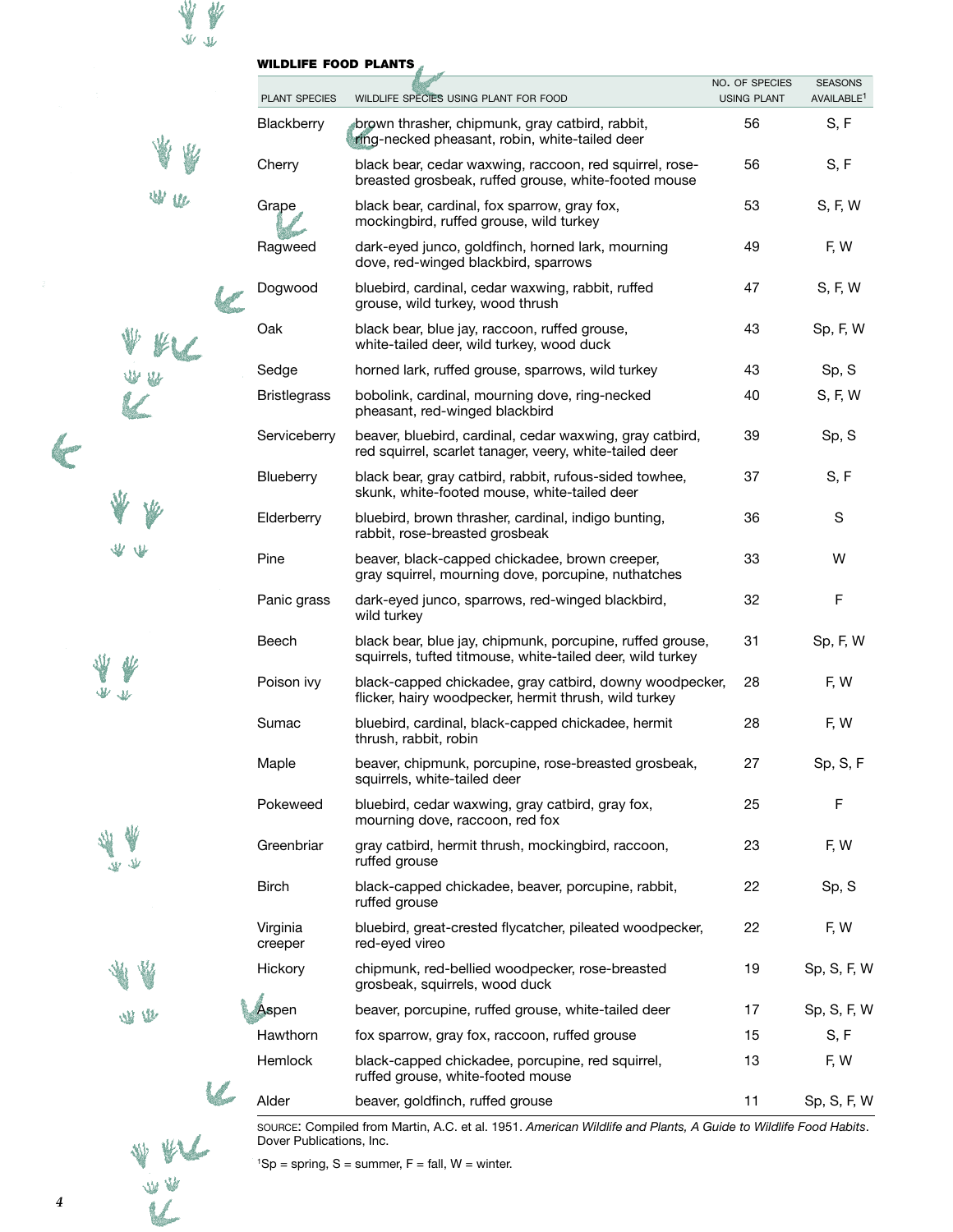## *Habitat Requirements Provided by the Forest*

To survive, each animal species requires four basic elements—food, cover, water, and space. The combination of these elements required by each animal is referred to as that animal's habitat. When managing your forest, it is important to remember that for a particular species to inhabit your land, each element of that species' habitat must exist in sufficient quantity and quality.



#### **FOOD**

 A variety of trees, shrubs, vines, and herbaceous plants is needed to provide wildlife with food in each season, but especially in winter when food may be scarce. In general, plants that produce fleshy fruits, nuts, or seeds are valuable wildlife food sources. A variety of plant species also will help to ensure the availability of nuts, acorns, seeds, and fruit. Red and white oaks, for example, may produce acorns in different years. Having more than one species of oak in your forest increases the probability of producing acorns every year.

The table on the previous page is designed to help you recognize some of the plant species that provide food for wildlife. The table includes examples of woody and herbaceous species; the number of wildlife species in the northeastern United States that use each plant; examples of specific birds and mammals that use each plant for food; and the season(s) that each species provides food for wildlife. While plants are listed in order of the number of wildlife species that use them, even those used by only a few wildlife species are important.

In addition to plants, many wildlife species feed on insects or other animals. A variety of species, from slimy salamanders and garter snakes to bluebirds, warblers, shrews, bats, and black bears, make insects a part of their diets. Providing habitat for insects (rotting logs, stumps, dead trees or snags, etc.) will in turn provide feeding areas for insectivorous wildlife. Rocks, logs, cavities, and woody materials (e.g., fallen tree tops) also provide habitat for amphibians, reptiles, and small mammals, which in turn serve as food for carnivorous species, such as hawks, owls, several types of snakes, shrews, and red and gray foxes.

#### **COVER**

All wildlife requires cover for nesting and protection from predators and adverse weather conditions. Herbaceous forest openings provide ground cover for some nesting birds, as well as travel and escape cover for small mammals. Scattered throughout the forest, brushy areas provide excellent escape and nesting cover for species ranging from songbirds to woodcock and white-tailed deer. Mature forests provide nesting and feeding cover for canopy-nesting birds and cavity-nesting birds and mammals.

You may wish to enhance the cover on your property with evergreens, cavities, and brush piles. Hemlock, white pine, rhododendron, and other evergreens are most commonly used by wildlife as cover from harsh weather conditions. Stands of evergreens provide protection from snow and winter winds. Some birds, such as the mourning dove, nest primarily in evergreens. In addition, evergreen needles or leaves provide food for deer in winter, when other food is



Deer mouse



Ruffed grouse in evergreen cover

scarce. The value of evergreen cover depends upon the species, size, and age of the stand as well as its proximity to other cover types. Evergreens are best located near brushy areas or small herbaceous openings. A variety of wildlife will benefit from a mixture of tall, mature conifers, such as white pine or hemlock, in one area and low-growing evergreens nearby, such as rhododendron, mountain laurel, or young conifers.

Thirty-five species of birds and twenty species of mammals in Pennsylvania use tree cavities for nesting and escape cover. Cavities also are used by various reptiles and amphibians. Cavity trees can be either living or dead. Retaining a combination of both kinds will meet the needs of a variety of wildlife species. Trees of different heights and cavities of different sizes will be of greatest benefit to wildlife. The most valuable cavity trees show evidence of use, such as gnawing around the entrance, or a smooth, worn entrance. They have the following characteristics:

- a healthy crown and the potential to survive for years
- a cavity entrance located where rain cannot enter the hole
- ability to provide multiple benefits for wildlife (e.g., seed production, multiple dens, and cavities in large dead limbs)

Cavities are most valuable when located near streams and forest openings or in proximity to other cover types. For more detailed information on cavities and a list of species that use them, see the Penn State publication *Pennsylvania Woodlands 7: Dead Wood for Wildlife.*

Fallen logs of various sizes, stumps, cut tree tops, and brush piles also can provide cover for wildlife.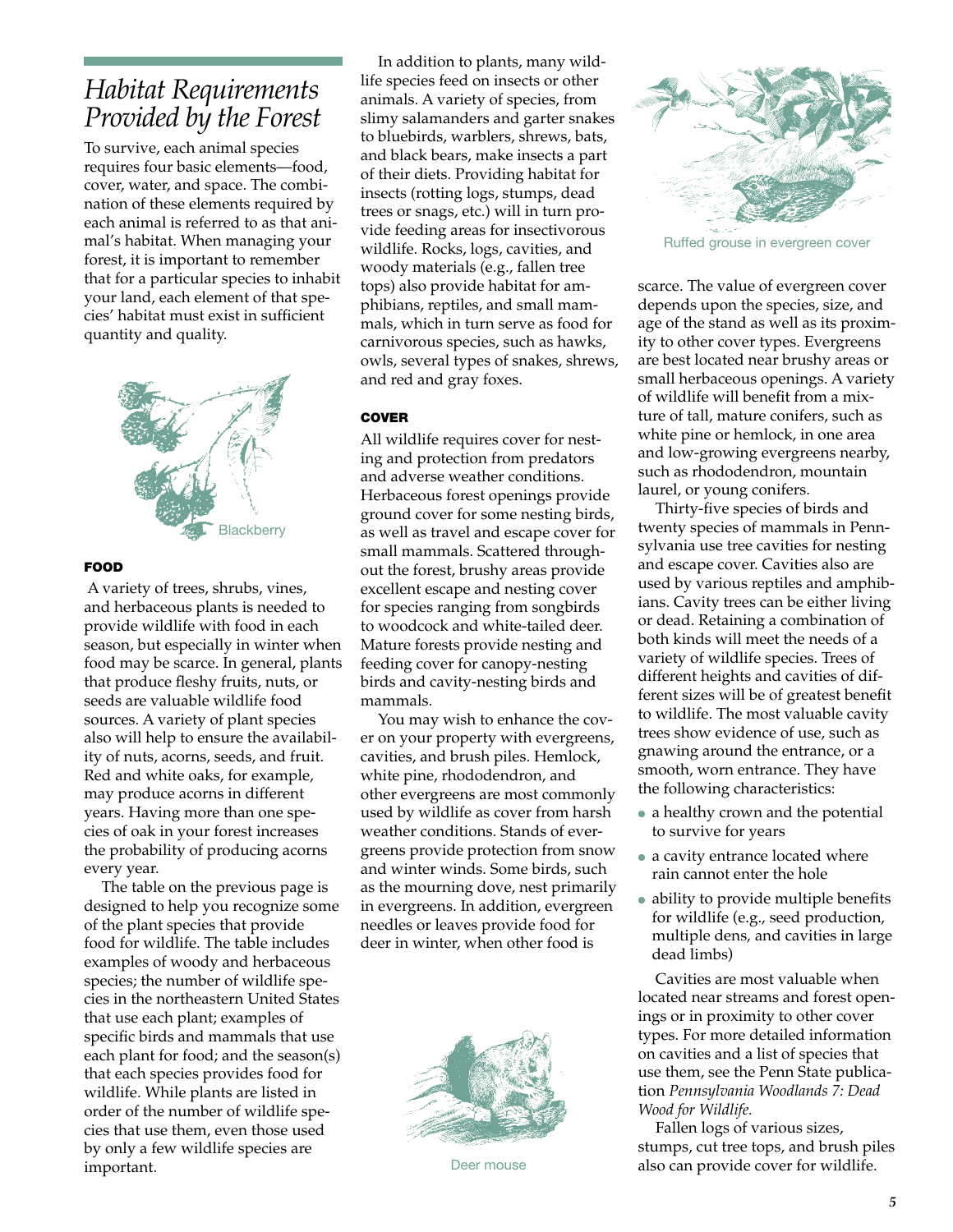

#### space

In addition to food and cover, each wildlife species requires space in which to live. This space, referred to as an individual's home range, must be large enough to provide sufficient food, cover, and water to support the animal. Some species, such as the goshawk, have large home ranges and therefore require large continuous areas of forest. Other species, such as many amphibians and reptiles, have poor dispersal abilities and are unable to traverse great distances over terrain with little cover. A simple dirt road, a clearcut, or an agricultural field, for example, may mean the difference between life and death for a dispersing salamander. These species require continuous tracts of forest, unbroken by large clearcuts or agricultural and suburban development.

Many migratory forest songbirds also require extensive forestland. The ovenbird, red-eyed vireo, wood thrush, and other area-sensitive species have declined or even disappeared from small forest patches and remain primarily in extensive forest areas. Their decline has been attributed in part to forest fragmentation

resulting from human modification of the environment. When large forest areas are fragmented into several smaller forest areas by suburban development and agricultural activity, the proportion of edge habitat increases. Densities of predatory species such as the American crow, common grackle, raccoon, and opossum also increase. These species prey upon bird nests, eating both eggs and nestlings. Populations of the brownheaded cowbird, a brood parasite, also increase. Cowbirds never build their own nests but instead lay their eggs in the nests of other birds, which often raise cowbird young instead of their own. Large numbers of nest predators and cowbirds have an especially detrimental effect on the reproductive success of migratory songbirds. To breed, many of these species travel long distances from areas such as South and Central America all the way to the Northeastern United States. Because they expend a great deal of energy and time during migration, these species generally nest only once a year and lay fewer eggs than species that live in Pennsylvania year-round. Migratory forest songbirds are usually associated with large forest tracts, because only within extensive forested areas are interior habitat located far enough away from habitat edges.

Although some species require extensive areas of forest, others need a mixture of habitat types. The wild turkey, for instance, requires several habitat types. A flock of turkeys may use thousands of acres during the year to meet its needs. During the spring and summer, turkeys feed on grasses, forbs, seeds, and insects found in forest clearings. In fall, they feed in mature forests containing mast-producing trees, such as oak, beech, and cherry. Fruits of dogwood, grape, crabapple, and cherry also serve as fall food for turkeys. In winter, they rely on mast and fruits left over from autumn and on green plants and insects found in and around spring seeps, where groundwater emerges at the surface along hillsides and lower slopes. Landowners with small acreages cannot expect to provide all of the habitat requirements for wild turkeys. However, you may attract them to your land by providing mature, mast- and fruitproducing trees and shrubs, maintaining a forest clearing, and keeping spring seeps intact on your property.

Wild turkey and poults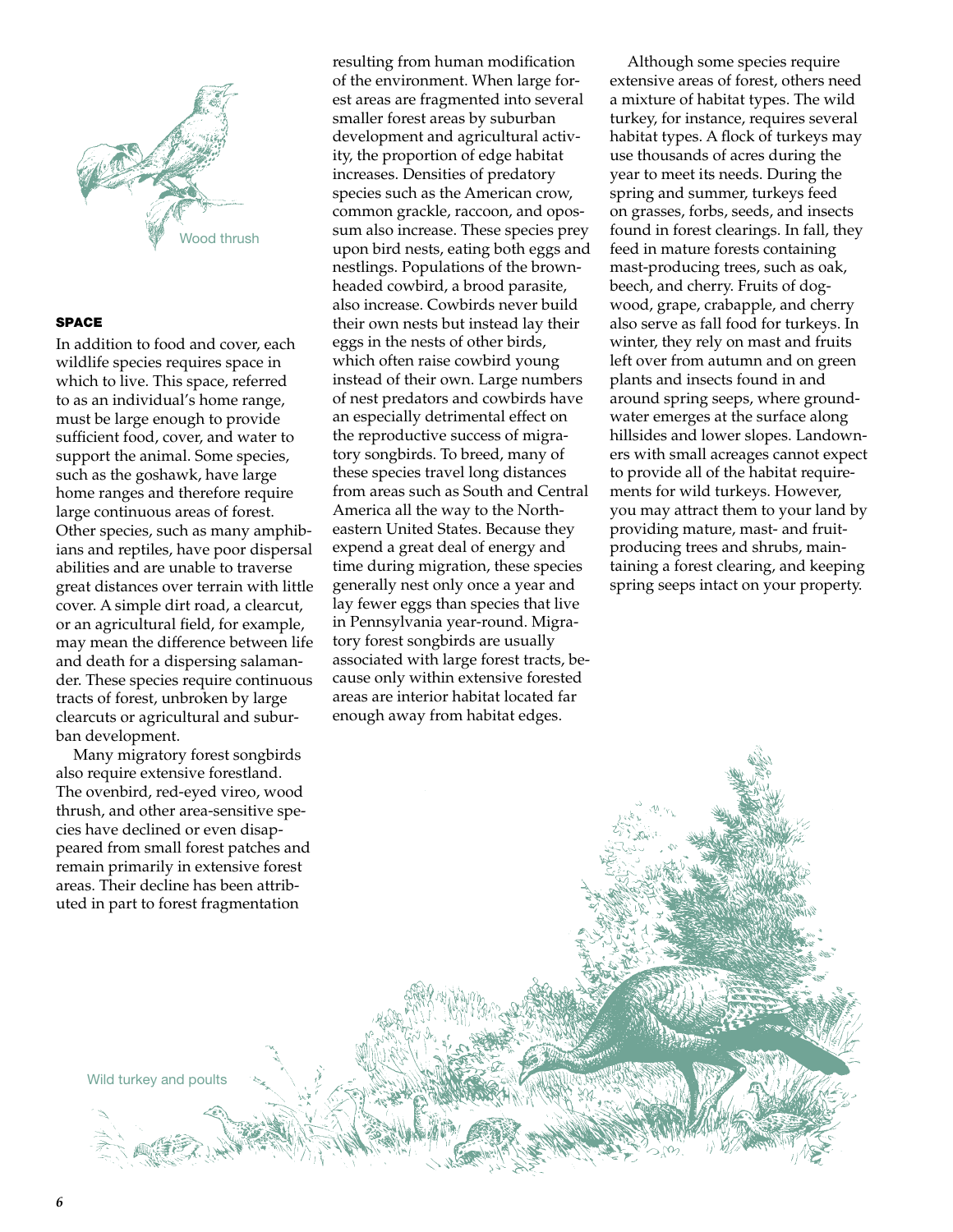#### **WATER**

Water is essential for the survival of all wildlife. Some species can obtain water from the food they eat and from dew. Others require a water source. Your woodland may have various types of wet areas. These are valuable to all wildlife species and essential to some species. Streams and rivers, forested wetlands, and spring seeps are three habitat types that supply water to wildlife in Pennsylvania forests.

Wooded areas adjoining streams and rivers are unique habitat known as riparian zones. These areas add diversity to the forest, attracting a myriad of amphibians and an abundance of waterfowl, such as the belted kingfisher, green heron, and Louisiana waterthrush. In addition, riparian zones protect streambanks from erosion and shade the water, thereby preventing stream warming.

Forested wetlands not only supply water essential to wildlife but also provide food and abundant woody and herbaceous vegetation used for cover. The combination of increased availability of water, abundant and diverse foliage for nesting and cover, and increased invertebrate food supplies attracts a higher density of birds than do upland sites, including the common yellowthroat and

the prothonotary warbler. Forested wetlands are important nesting and brood-rearing habitat for woodcocks, red-shouldered hawks, and barred owls, as well as black ducks, mallards, and wood ducks.

Many mammals likewise inhabit forested wetlands. Small mammals, such as meadow voles and shrews, are common in these areas, providing prey for larger mammals, hawks, and owls. Minks, weasels, raccoons, and beavers also make use of the resources found in forested wetlands. Black bears spend a great deal of time feeding on skunk cabbage and blueberries growing in wooded wetlands during spring and summer. In winter, white-tailed deer find protection in wet forest areas sheltered from the wind. Since snow is not as deep here as in the surrounding upland forest, deer can uncover forbs and grasses to eat.

Spring seeps are common in Pennsylvania forests. Seeps often remain free of snow throughout the winter since the temperature of the groundwater is above freezing. Vegetation and insect larvae found here provide food for wildlife in winter, when food is otherwise scarce or unattainable. The wild turkey, for example, relies on spring seeps for winter food when snowfall is heavy.



Vernal ponds are small wetlands often found in clusters. While they typically are dry in the summer and fall, they contain water during the winter and spring. These ponds may be found in upland forested areas or may occur along streams and rivers, receiving a fresh supply of water when water levels rise and then recede. The ponds are critical to the reproductive cycle of many organisms in Pennsylvania. Fairy shrimp, caddisflies, fingernail clams, and other aquatic invertebrates have adapted their breeding cycles to these ponds. Many amphibians, including spotted salamanders, American toads, wood frogs, and spring peepers, court and lay eggs in these ponds, then return to the woods for the rest of the year. During the breeding season, thousands of individuals may be found in a pond at one time. Despite their small size, vernal ponds provide a rich supply of food for many organisms and may support the greatest biomass of vertebrates in the forest.



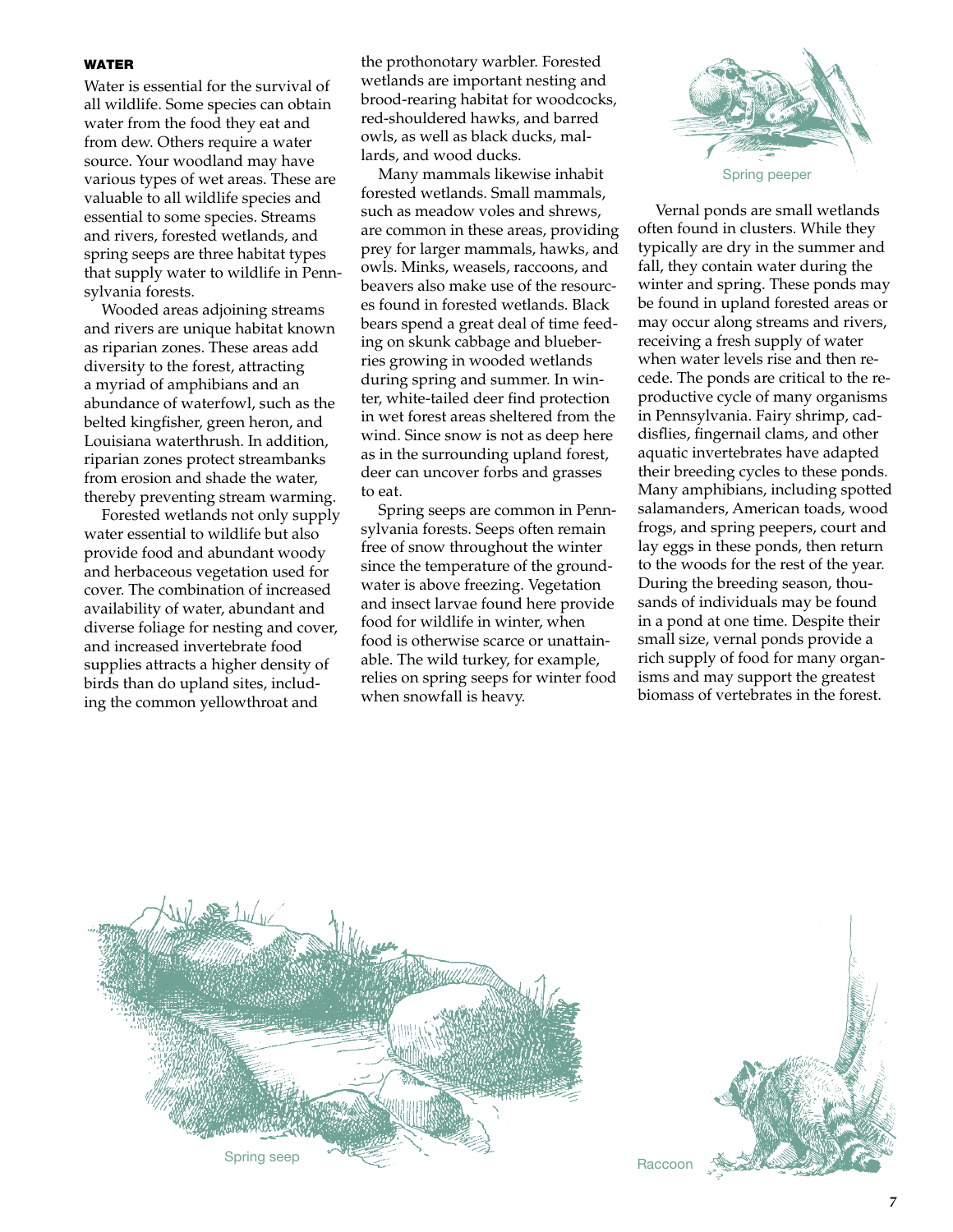## *Forest Succession and Wildlife*

If undisturbed, an open field over time will be invaded by shrubs, which in turn will be replaced by saplings, young trees, and eventually a mature forest. Foresters often refer to these phases as the grass and forbs stage, shrub and sapling stage, pole stage, and mature forest. In general, plant communities progress in an orderly and predictable manner known as forest succession. However, the rate of forest succession on any one property is difficult to predict and may vary with soil conditions, topography, frequency of natural disturbance, number of deer, and amount of competing vegetation.

The abundance and kinds of wildlife also change as a forest matures, because the quantity and quality of food, water, cover, and space are changing. Young forests, for example, often have an abundance of berryproducing shrubs and brushy cover, but few hard mast (acorns, hickory nuts) or cavity trees. As a result, species that feed on acorns (e.g, squirrels) or nest in large decaying trees (e.g., pileated woodpeckers) are much more abundant in older forests.

Other kinds of wildlife, including the white-tailed deer, use several stages of plant succession. Deer need the cover provided by thickets of shrubs and saplings, but they also feed extensively on acorns found under trees in a mature forest and seek out succulent green vegetation and grains in agricultural fields. Providing the correct stage or stages of plant succession in the right amount and distribution is the key to attracting wildlife to your property. Whether you wish to manage your land for a variety of wildlife species or for a single species, you will need to know what stage(s) of forest succession each species depends on for food and cover. The table on page 9 lists various wildlife species and the stage(s) of succession each species requires to live.

#### vertical and structural **DIVERSITY**

As a forest changes through succession, its structure also changes. Vertical structure is important because in a forest with a well-developed overstory, understory, shrub, and herbaceous strata, a diverse array of plants and animals can coexist. Maintaining vertical diversity within the forest can help to guarantee

that a large variety of wildlife will be present. Many wildlife species, particularly birds, divide the habitat vertically. For example, ovenbirds, scarlet tanagers, and chickadees are all found in mature forests, but ovenbirds feed mostly on the ground, tanagers prefer the canopy top, and chickadees like intermediate heights. More species are able to coexist in a forest with multiple layers than in a forest where all the trees are the same height. Vertical diversity is greatest in forests with a large variety of trees of different ages. Within similar forests, vertical diversity is greater in areas with few deer. Large deer populations often browse and remove the lower stratum of vegetation.

Structural diversity refers to the variety, size, and shape of both living and nonliving organisms. Large standing and fallen dead trees, plant species diversity, and vertical diversity all contribute to structural diversity in the forest. Many elements of structural diversity, such as rotting logs and snags, provide hiding places for wildlife and attract insects and fungi which serve as food for wildlife. These elements make a very large contribution to the species richness and ecology of an area.

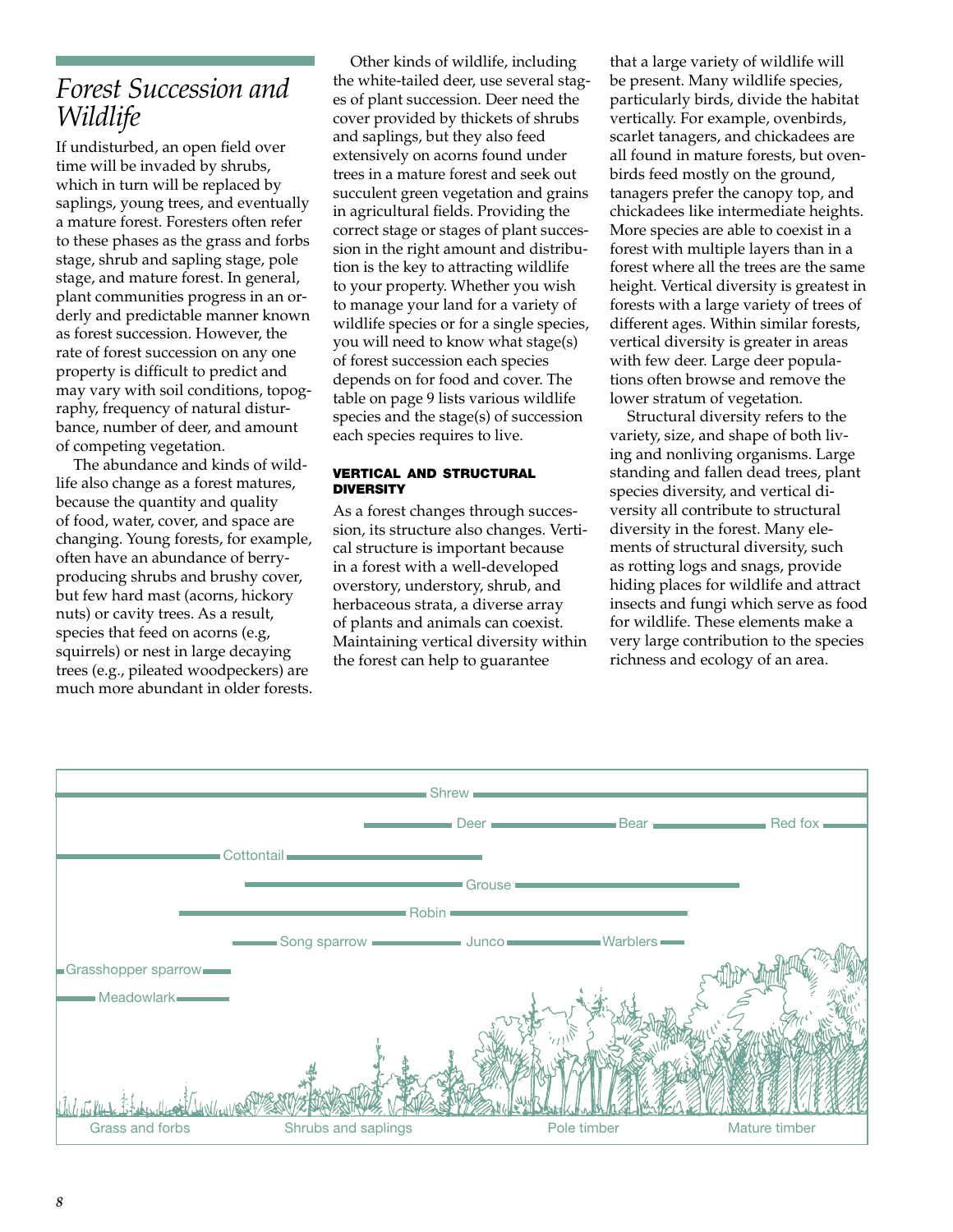

Red-spotted newt



Black rat snake



Pileated woodpecker

#### preferred forest successional stages used by selected wildlife species

| WILDLIFE SPECIES        |                                  |                               |                   |                                |
|-------------------------|----------------------------------|-------------------------------|-------------------|--------------------------------|
| <b>SPECIES</b>          | <b>GRASS AND</b><br><b>FORBS</b> | SHRUBS AND<br><b>SAPLINGS</b> | POLE STAGE        | <b>MATURE</b><br><b>FOREST</b> |
| Amphibians              |                                  |                               |                   |                                |
| American toad           | П                                | T.                            | T.                | m,                             |
| Gray tree frog          |                                  | m.                            |                   |                                |
| Red-back salamander     |                                  |                               |                   |                                |
| Slimy salamander        |                                  |                               |                   |                                |
| Red-spotted newt        |                                  |                               |                   |                                |
| Wood frog               |                                  | m.                            |                   |                                |
| Reptiles                |                                  |                               |                   |                                |
| Eastern box turtle      | T.                               | $\Box$                        | T.                | ш                              |
| Eastern garter snake    | H.                               | m.                            |                   |                                |
| Northern redbelly snake |                                  |                               |                   |                                |
| Smooth green snake      |                                  |                               |                   |                                |
| Wood turtle             |                                  |                               |                   |                                |
| <b>Black rat snake</b>  | ▄                                | a a                           | m.                |                                |
| Birds                   |                                  |                               |                   |                                |
| American woodcock       | m,                               | n.                            |                   |                                |
| Black-capped chickadee  |                                  | ٠                             |                   | m.                             |
| Chipping sparrow        | ٠                                |                               |                   |                                |
| Eastern meadowlark      |                                  |                               |                   |                                |
| Grasshopper sparrow     |                                  |                               |                   |                                |
| Great-horned owl        |                                  |                               |                   | H.                             |
| Ovenbird                |                                  |                               |                   |                                |
| Pileated woodpecker     |                                  |                               |                   | ٠                              |
| Red-eyed vireo          |                                  |                               | a a               |                                |
| Red-tailed hawk         | m                                |                               |                   |                                |
| Ruffed grouse           |                                  | a a                           |                   | r.                             |
| Rufous-sided towhee     |                                  |                               |                   |                                |
| Song sparrow            |                                  | H.                            |                   |                                |
| Wild turkey             |                                  |                               |                   |                                |
| <b>Mammals</b>          |                                  |                               |                   |                                |
| <b>Black bear</b>       |                                  |                               |                   |                                |
| Cottontail rabbit       |                                  |                               |                   |                                |
| Gray squirrel           |                                  |                               |                   |                                |
| Meadow vole             |                                  |                               |                   |                                |
| Red fox                 |                                  |                               |                   |                                |
| White-tailed deer       |                                  |                               |                   |                                |
|                         |                                  |                               |                   |                                |
|                         |                                  |                               |                   |                                |
|                         |                                  |                               |                   |                                |
|                         |                                  |                               |                   |                                |
|                         |                                  |                               |                   |                                |
|                         |                                  |                               |                   |                                |
|                         |                                  |                               |                   |                                |
|                         |                                  |                               |                   |                                |
|                         |                                  |                               |                   |                                |
|                         |                                  |                               | <b>Black bear</b> |                                |
|                         |                                  |                               |                   |                                |
|                         |                                  |                               |                   |                                |
|                         |                                  |                               |                   |                                |

**SEPTER** 



Cottontail rabbit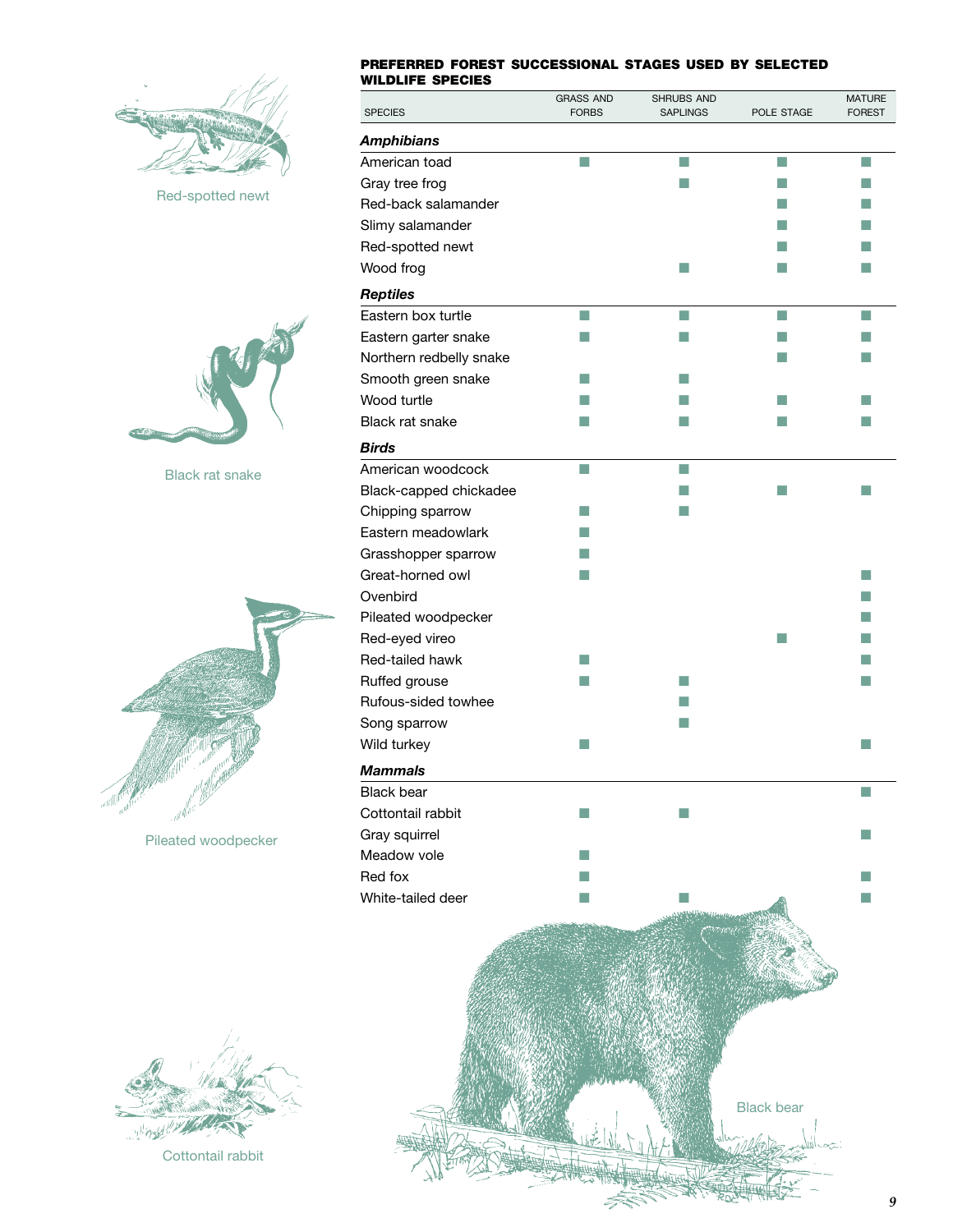

## *Management Objectives and Stewardship Plans*

For help in developing a management plan that enhances wildlife habitat, you should contact a professional wildlife biologist. These resource professionals can help you evaluate the wildlife potential of your property and develop a workable management plan. Names of wildlife biologists who assist in developing forest stewardship plans are available from your local Bureau of Forestry service forester. The various goals a landowner may pursue when managing for wildlife are discussed below.

#### species of special concern

When managing forests, you should give primary consideration to species and habitats that are rare in Pennsylvania. Species of special concern include the snow trillium (plant), giant swallowtail (insect), eastern mud salamander (amphibian), northern goshawk (bird), and northern long-eared bat (mammal). In all, more than 600 plant species are of special concern, along with about 150 vertebrate and 250 invertebrate species. These include aquatic species and species that inhabit open areas and wetlands, as well as woodland species. The Pennsylvania Game Commission, the Pennsylvania Fish and Boat Commission, and the Pennsylvania Bureau of Forestry can provide information on specific species or rare habitats that are present or have existed historically in your region. The Game Commission is responsible for managing threatened and endangered birds and mammals, while the Fish and Boat Commission

is responsible for reptiles, amphibians, and aquatic species. The Bureau of Forestry manages threatened and endangered plants and maintains the Pennsylvania Natural Diversity Index (PNDI), which catalogs the existence of species of special concern throughout the state. Properties for which Forest Stewardship Plans are written are entered into the PNDI database to determine whether there is a record of a threatened or endangered plant or animal species existing on or near the site. If you think that you may have a species of special concern on your woodlands, you should confirm this with a resource professional and make every effort to protect the species and its habitat.

Habitats and communities of special concern also should be protected. Wetlands, a special habitat in Pennsylvania, perform many valuable functions. They control floods, improve water quality, and provide habitat for many species of special concern. Other areas of special concern might include a group of trees where great blue herons are nesting. If your woodlands are a nesting site, or rookery, for these birds, you should minimize disturbance around the nesting colony. You might have a stand of old-growth forest or a single old, large tree on your property. These trees, called wolf trees, are very valuable to wildlife. Cavities form in their trunks at points where branches have died and fallen off. Large old oaks and hickories produce an abundance of mast for wildlife to eat. Insects that invade dead branches of wolf trees are food for songbirds. If you are lucky enough to have a stream running through your property, you will want to protect the wooded areas adjacent to the stream. The best way to protect these riparian areas is to avoid harvesting timber near streams. Wetlands, riparian areas, heron rookeries, old growth forest, and wolf trees are just a few examples of unique or rare features that you may want to protect.

#### featured species

After making sure you have taken species and habitats of concern into consideration, you may decide to manage your woodland or a portion of your woodland to benefit one or more featured species. For example, you may wish to increase the amount of habitat on your property suitable for the ruffed grouse, a native game bird. Ruffed grouse thrive in forests subject to periodic disturbance. Optimum grouse habitat may be created by clearcutting in small, dispersed patches. Good habitat has the following characteristics:

- both food and cover within a 5- to 15-acre area
- brushy areas to provide cover and supply summer and fall foods
- mature forest stands with an understory of grape, greenbriar, hawthorn, witch-hazel, and dogwood to provide food in fall, winter, and spring
- ● dense stands of saplings to provide brood cover

Another species you may wish to emphasize in your management objectives is the gray squirrel, which prefers deciduous forests with a variety of tree species to provide a varied food supply. A forest that contains many mature mast-producing trees (e.g., oaks and hickories) and a

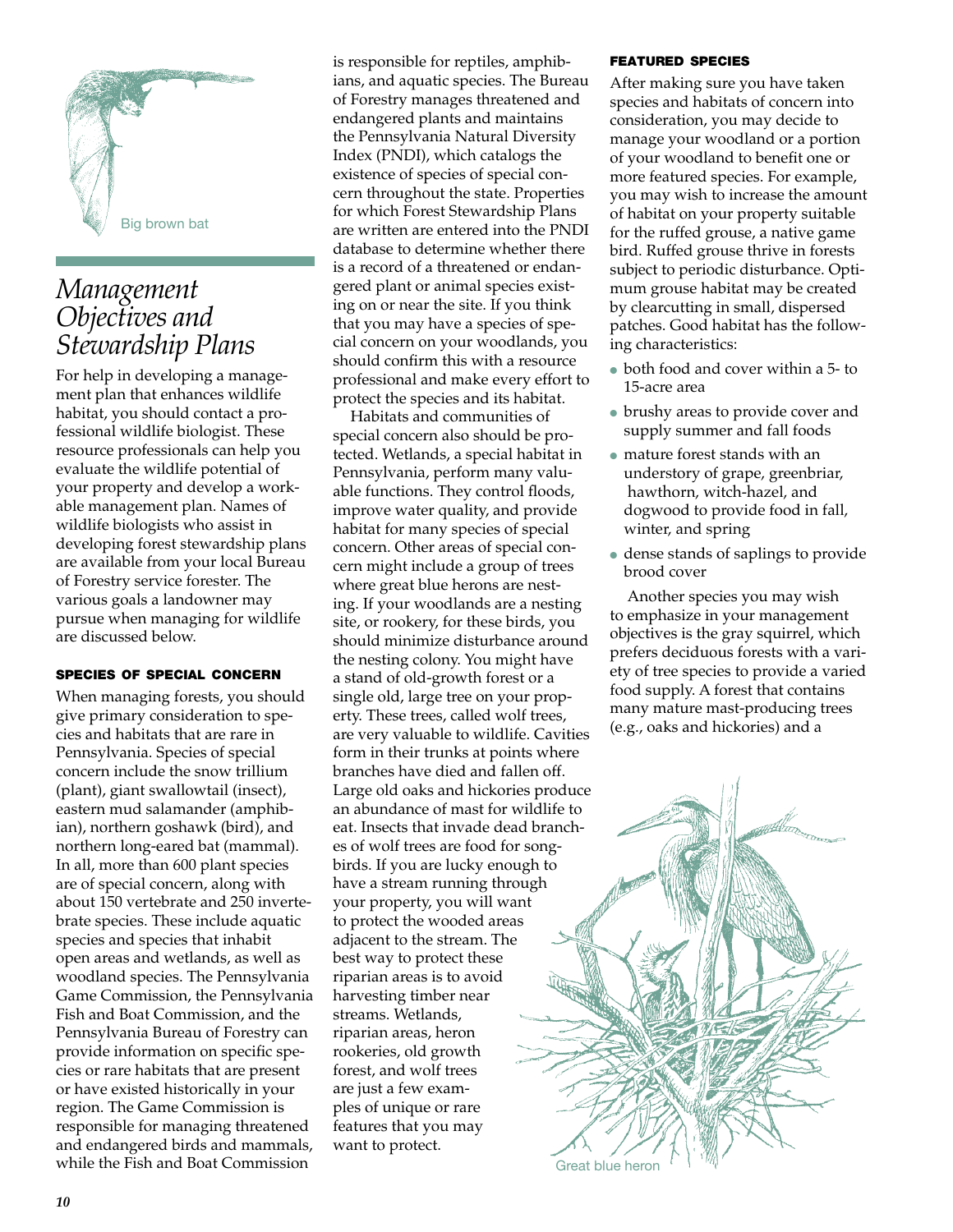





mixture of other tree and shrub species to supply food throughout the year will support an abundance of squirrels. Squirrels also require den trees for breeding and escape cover. Trees nearing maturity that have one or two openings into a cavity are best. If den sites are scarce on your property, you may erect artificial nest boxes. For information on how to construct boxes, see the Pennsylvania Game Commission publication *Woodworking for Wildlife*.

Managing for a featured species often has tradeoffs. Species whose habitat requirements are similar to those of the featured species will benefit, while those with different habitats will not. If your property is large enough, you may be able to create a balance by managing different parts of your property for different species. If your property is small, you may want to discuss your plan with your neighbors to see if you can develop a larger cooperative plan.

#### groups or guilds

Another option is to manage your forestland to emphasize a particular guild, or group of species that uses the same environmental resources in a similar way. Guilds may require the same cover type, age class, habitat component, or a combination of these factors. For example, you may wish to manage your property for species requiring early successional stages of forest habitat. This habitat, which consists of young trees, shrubs, and vines, is created by clearcutting a portion of forest. Species that use early successional habitat include ruffed grouse, woodcock, white-tailed deer, and cottontail rabbits. A variety of songbirds, such as the gray catbird, chestnut-sided warbler, rufous-sided towhee, and indigo bunting, also inhabit these areas. When managing for early



successional habitat, cutting must take place every five to ten years in order to maintain brushy cover and retard natural succession.

Another guild you may choose to emphasize in your management plan is migratory forest songbirds, which require large areas of forest. Unlike early successional species, many migratory forest songbirds, including the ovenbird, red-eyed vireo, wood thrush, and many forest warblers, require a different management approach. Many of these species are adversely affected by forest fragmentation and the resulting creation of edge habitat. Area-sensitive songbirds tend not to reproduce well along habitat edges. Management recommendations for these songbirds emphasize maintaining



Snag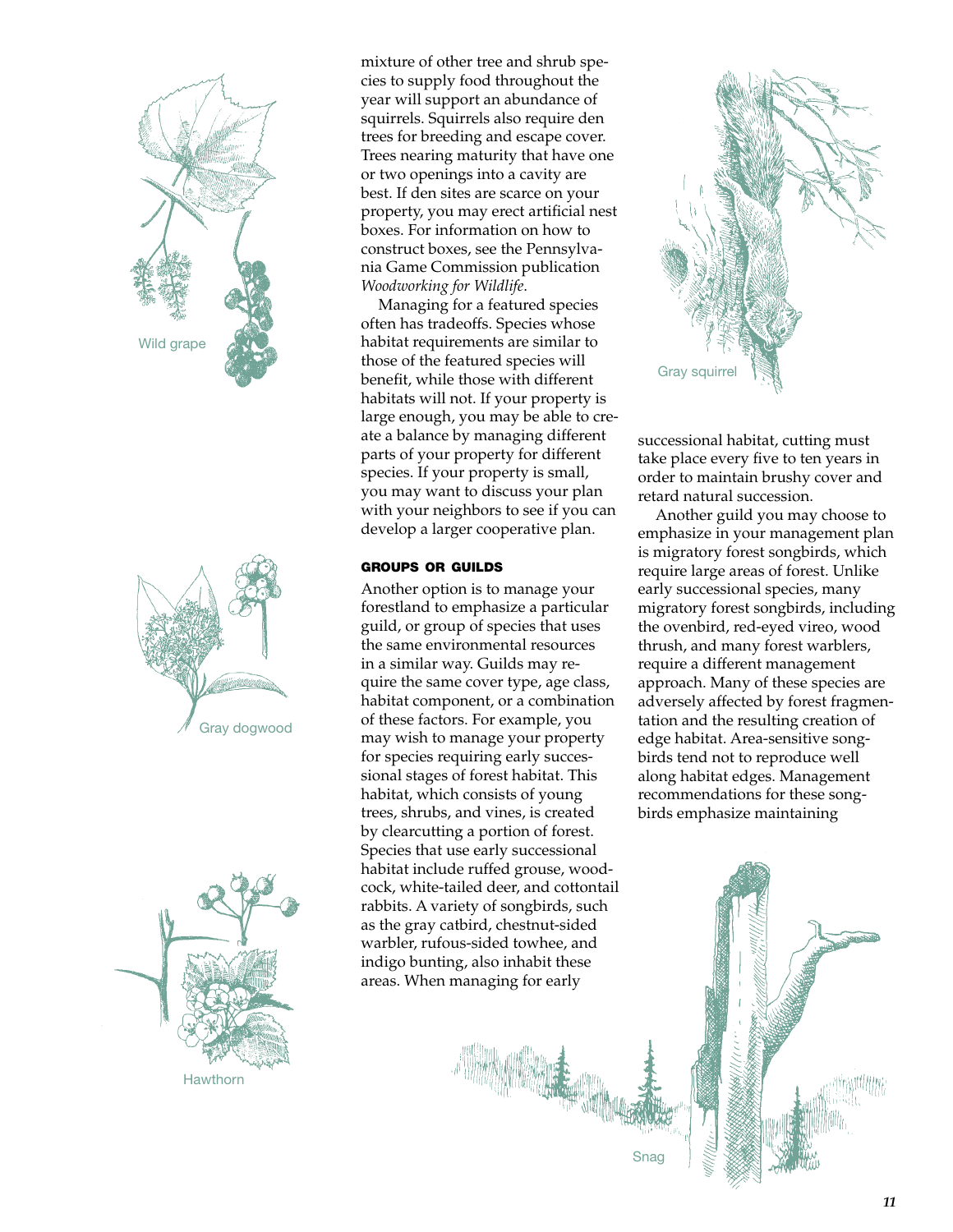extensive areas of contiguous forest and minimizing creation of edge habitat. Maintaining forest tracts in compact shapes, such as a circle or square instead of linear patches of woods, maximizes forest interior habitat and minimizes edge. In addition, uneven-age management instead of clearcutting minimizes the creation of openings. If you plan to clearcut, you should cluster cuts near existing edges and openings to minimize the creation of new edge habitat.

Early successional species and area-sensitive species are just two guilds you may choose to manage on your property. Many other choices exist, including cavity-nesting species, mast-consuming species, canopy-nesting species, insectivorous species, ground-foraging species, bark-foraging species, and a host of other groups. Some guilds can be managed in conjunction with others, while some are mutually exclusive.

#### species richness

Forest landowners may choose to manage for species richness, or the greatest number of species. This goal is best achieved by creating a mosaic of age class and cover type combinations while also maintaining large areas of mature forest. By creating a diversity of habitat types, you can satisfy the needs of a variety of species. The best way to choose which habitat types to provide is to identify those habitats that are scarce on your property and to manage for the type that is used by the greatest number of species. Managing for species

richness is difficult unless your property is very large. Also, while creating forest openings may result in a short-term increase in variety of wildlife, if cuttings cannot be sustained at ten-to-fifteen-year intervals, early increases in species richness will be short-lived.

#### enhancing wildlife food and **COVER**

No matter which management objective you choose, the primary way to manage for wildlife is to alter the amount of food and cover present. Once you decide which wildlife species you will be managing for, you may enhance food sources already present on your property through habitat manipulation or you may plant additional native food sources. Practices that enhance wildlife foods are described in the section on cost sharing for wildlife. If enough food sources already grow on your land in sufficient quantities to support the species you have chosen, your best option may be a hands-off approach to management.

Providing a source of year-round cover is an excellent way to enhance your property for wildlife. In many parts of Pennsylvania, evergreen cover is in short supply. If your area has too few evergreens, you may wish to plant native conifers (e.g.,

#### how to build a brush pile

Brush piles may be constructed using one of three types of bases. The first type consists of four large logs placed one foot apart and parallel to each other, with four more logs of the same size stacked perpendicular to the first logs. The second type of base is made by placing large stones in three piles that form a triangle. The third type of base is constructed of logs and stones by placing four large logs about one foot apart and parallel to each other, then placing large, flat rocks across the top of the logs. After you have built the base of the brush pile, add brush to the top starting with the larger limbs first, then adding smaller pieces until the pile is about 6 feet high and 6 feet wide.

white pine or hemlock) or selectively remove other trees that are shading the evergreens. This will release the conifers and allow them to grow more rapidly.

Maintaining or creating cavity trees is another way to improve the quality of cover on your property. Retain cavity trees throughout your woodlot. Large trees with large cavity holes are particularly valuable. If your property contains few cavity trees, you may maintain trees that have the potential to become cavity trees. One of the easiest ways to improve the cover on your property is to build brush piles. For more information on how to construct a brush pile, refer to the information in the box on this page.

In areas where woodlots are isolated from one another by agricultural fields or suburban developments, maintaining or establishing corridors of trees and shrubs that connect the forest patches will add additional food and cover and may facilitate movement of wildlife from one forested area to another. Corridors of trees and shrubs also can be planted to connect isolated patches of wildlife habitat. For most species, White-tailed buck the wider the corridor, the better.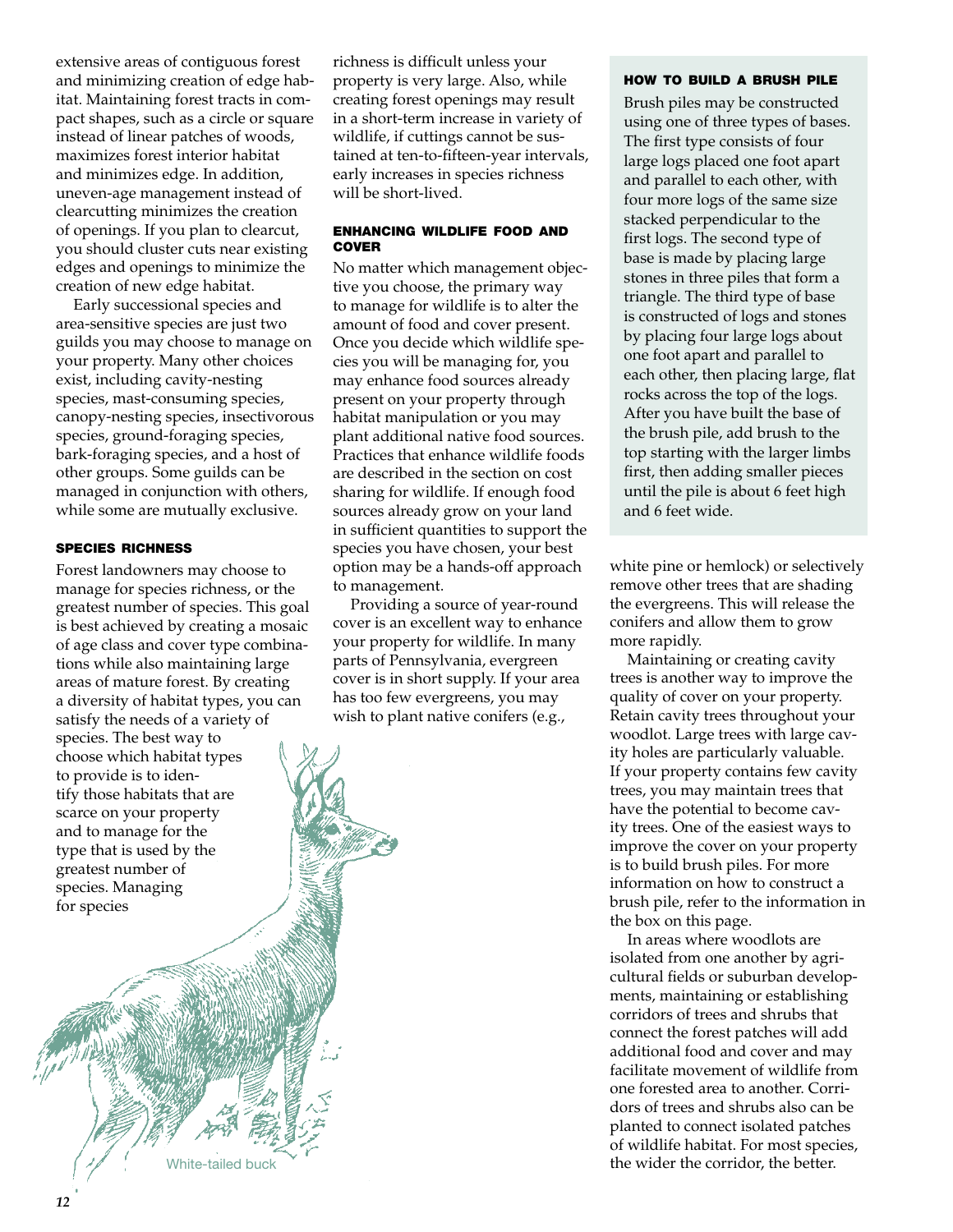

Log base





Log and stone base



Brush pile

#### increasing human/wildlife interactions

Regardless of which wildlife species or groups of species you decide to emphasize on your woodland, you may wish to increase opportunities for viewing wildlife by providing trails, forest openings, or nest boxes.

- *Trails:* One way to increase your chances of seeing wildlife is through a wildlife viewing trail. A well-planned trail can provide easy, quiet access to a variety of sites on your property so that you may observe wildlife unobtrusively. For convenience, the trail should form a loop beginning and ending in the same general location. Numerous bends and curves should be incorporated to add an element of surprise and increase the likelihood of flushing a grouse or catching a deer off guard. To maximize the variety of wildlife you may encounter, develop trails through various cover types and near key points of interest, such as a wetland or clump of evergreens. Logging roads may be incorporated as part of the trail.
- *Forest openings:* To provide wildlife food, old logging roads as well as small forest openings can be seeded with native grasses, such as little bluestem, broom-sedge, switchgrass, or Indian grass. These grasses attract wildlife and increase opportunities for human-wildlife interactions by providing forage for deer and seeds for birds and small mammals. In turn, small mammals attract birds of prey, such as hawks and owls. Insect life abounds in tall grasses and provides food for wild turkey and ruffed grouse, particularly in summer when poults feed almost exclusively on insects.
- *Nest boxes:* Providing nest boxes for cavity-nesting birds and animals is a popular activity for Pennsylvanians who enjoy viewing wildlife. Boxes may be placed at the interface between woodland and farmland, around stands of evergreen trees, along wooded stream bottoms, near woodland clearings, or within recent timber harvests. You may attract species

such as the black-capped chickadee or the barred owl. Eastern bluebirds, gray and fox squirrels, house wrens, white-footed mice, screech owls, and flying squirrels also use nest boxes. For more information on construction and placement of nest boxes, consult the Pennsylvania Game Commission publication *Woodworking for Wildlife*.

#### incorporating wildlife into timber harvesting plans

One of your objectives in owning forestland may be timber management. If this is the case, you may still take steps to benefit wildlife. Retaining clumps of conifers or mastproducing trees, for instance, will provide food as well as roosting and nesting cover for wildlife. Dead trees and live trees with cavities should be left to provide shelter and nest sites for species that use cavities or dead wood. Seeding log landings and roads will create excellent wildlife feeding areas. Leaving slash will provide cover for many species. By retaining buffer zones along streams and waterways, you can provide excellent wildlife habitat while protecting water quality. For more information on incorporating wildlife into timber harvesting plans, consult the Pennsylvania Game Commission publication T*imber Sales and Wildlife*.

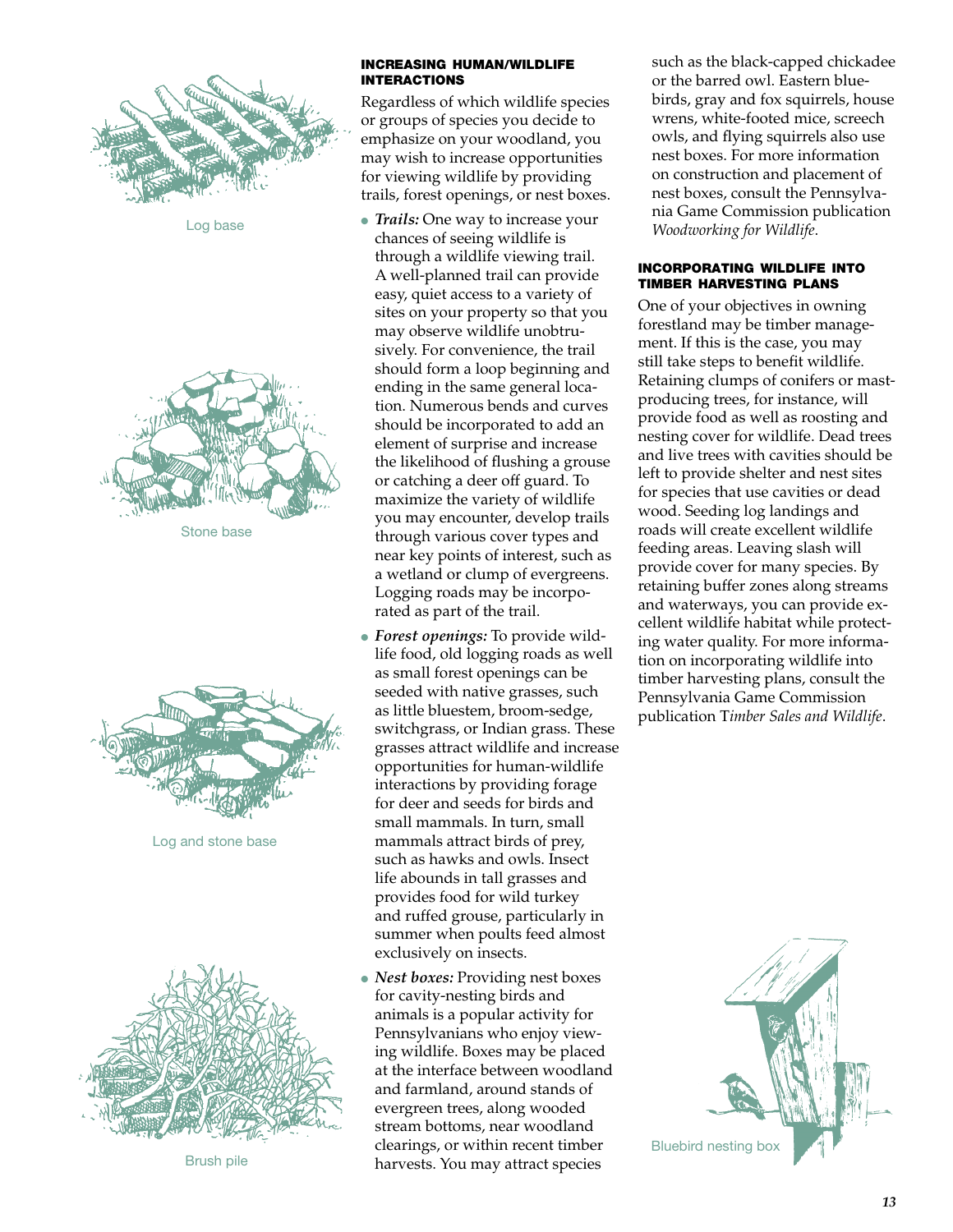## *Cost Sharing for Habitat Enhancement*

Various forest management activities may be implemented to help ensure the perpetuation of a diversity of native wildlife populations. If improving your property for wildlife is one of your management objectives, you may be eligible to receive financial assistance through cost-share programs. Contact your Department of Conservation and Natural Resources Bureau of Forestry service forester or your local Natural Resources Conservation Service office.

### *Summary*

There is no one correct way to be a forest steward or to manage your forest for wildlife. An unlimited number of management options exist, none of which will benefit all wildlife species. Every management decision has trade-offs. For example, clearing a large portion of forest is not compatible with managing for high mast production to provide food for squirrels, blue jays, and turkeys. When deciding how to best manage your forest, try listing all of the positive and negative effects that each management alternative will have on wildlife before implementing your stewardship plan.

Whatever your specific interests, proper wildlife stewardship is based on managing forests to ensure that native species persist for the enjoyment of future generations. To succeed as a wildlife steward, view your property as just a small piece of a larger puzzle and strive for management options that will provide the most benefits over the longest period of time. Try to

Forest opening

use your property to add to regional wildlife diversity whenever possible. This means managing your forest for habitat types, habitat features, and wildlife species that are scarce within Pennsylvania or the Northeast, even if that feature is common on your property. Avoiding or reducing permanent forest fragmentation also can enhance regional diversity. For example, establishing connecting corridors (e.g., fence rows or riparian corridors) between two areas of forest on your property or between areas of forest on your property and a neighbor's land can reduce the effects of fragmentation, as can planting to reduce edge.

Whether you start with a small project, such as putting up a birdhouse, or a major habitat-enhancement project, keep a record of changes you observe in the species of wildlife on your property. Evaluate the success of your project. Were you able to see more wildlife? Did the project benefit the species you expected it to benefit? Use this information to modify future plans.

Finally, always try to incorporate wildlife needs into any timber management plan. Many wildlife resource professionals in Pennsylvania can help you do this in a way that meets your economic objectives. By taking into account the needs of wildlife on your property, you will be rewarded with endless hours of recreational enjoyment and the satisfaction of knowing that you've helped to ensure that future generations benefit from the diversity of wildlife found in Pennsylvania forests today.

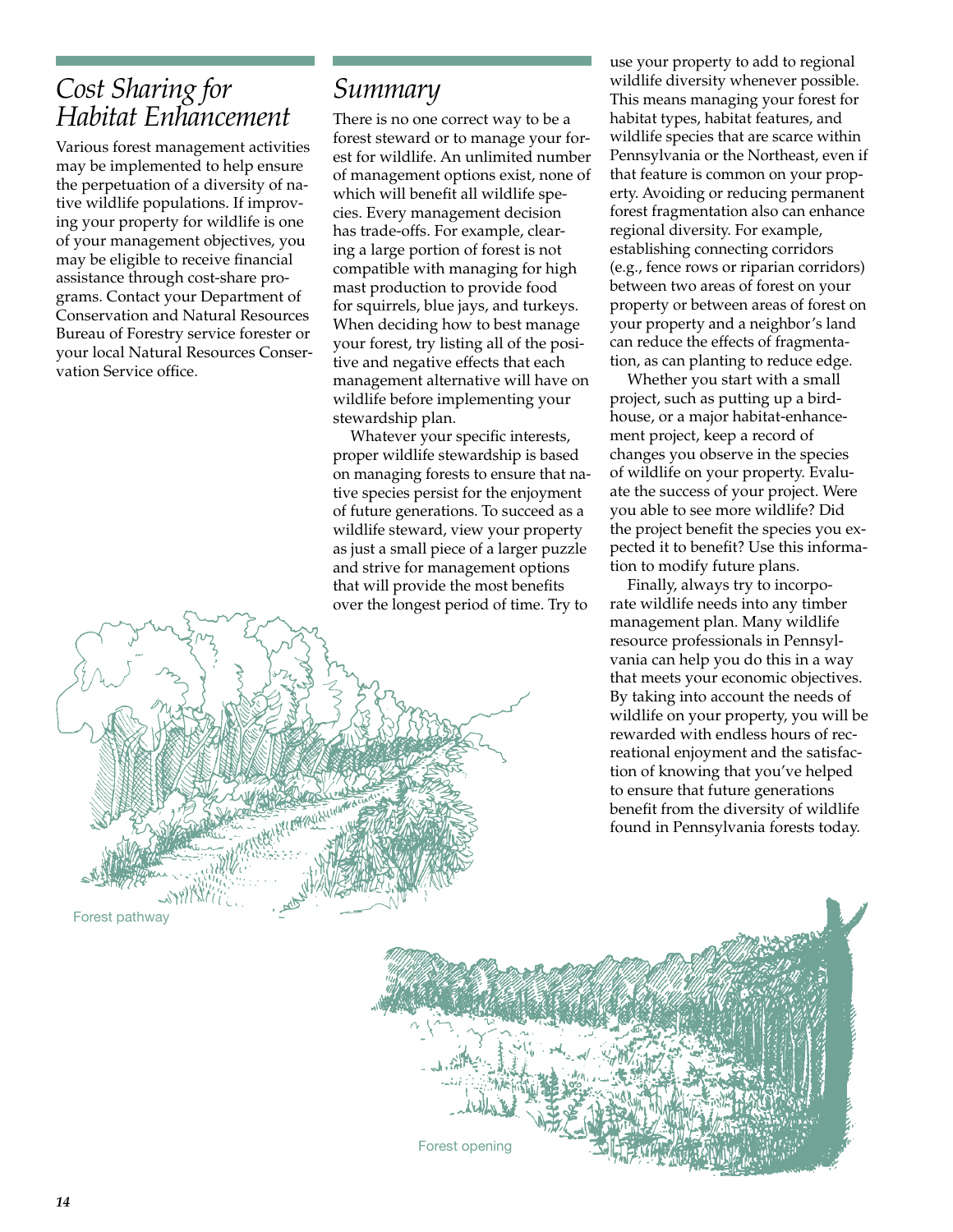

## *Additional Reading*

#### pennsylvania wildlife

Brauning, D.W. (ed.) 1992. *Atlas of Breeding Birds in Pennsylvania.* University of Pittsburgh Press.

Brett, J.J. 1991. *The Mountain and the Migration—A Guide to Hawk Mountain*. Hawk Mountain Sanctuary Association.

Merrit, J.J. 1987. *Guide to the Mammals of Pennsylvania*. University of Pittsburgh Press.

*Pennsylvania Birds*. A quarterly journal focusing on Pennsylvania birds. For information on subscriptions, write Pennsylvania Birds, 2469 Hammertown Rd., Narvon, PA 17555-9726.

Santner, S.J., D.W. Brauning, G.P. Schwalbe, P.W. Schwalbe. 1992. *Annotated List of the Birds of Pennsylvania*. Ornithological Technical Committee. Available from Pennsylvania Birds. \$6.00.\* (Address listed above.)

Shaffer, L.L. 1991. *Pennsylvania Amphibians and Reptiles.* Available from the Pennsylvania Fish and Boat Commission, P.O. Box 6700, Harrisburg, PA 17106-7000.

The Pennsylvania Game Commission has numerous publications on Pennsylvania wildlife. For more information and/or a list of publications, write to The Pennsylvania Game Commission, 2001 Elmerton Avenue, Harrisburg, PA 17110-9797.

#### forests and wildlife

DeGraaf, R.M., and D.D. Rudis. 1987. *New England Wildlife: Habitat, Natural History, and Distribution.* USDA Forest Service Northeastern Forest Experiment Station. Gen. Tech. Rep.108.

Harris, L.D. 1984. *The Fragmented Forest: Island Biogeography and the Preservation of Biotic Diversity*. University of Chicago Press.

Henderson, C.L. 1987. *Landscaping for Wildlife*. Minnesota Department of Natural Resources, St. Paul, MN 55155-4007.

Hunter, M.L. 1990. *Wildlife, Forests and Forestry*. Prentice-Hall.

Martin, A.C., H.S. Zim, and A. L. Nelson. 1951. *American Wildlife and Plants, A Guide to Wildlife Food Habits.* Dover Publications, Inc.

Rodiek, J.E., and E.G. Bolen (eds.). 1991. *Wildlife and Habitats in Managed Landscapes.* Island Press.

Golden, Petersen, and Audubon field guides are available at most bookstores.

#### for more information

Numerous publications on wildlife and other topics are available through the Natural Resources Extension office in Penn State's School of Forest Resources. Call 800-235-9473 to request a list of free publications or visit **rnrext.cas.psu. edu/publications.htm**.